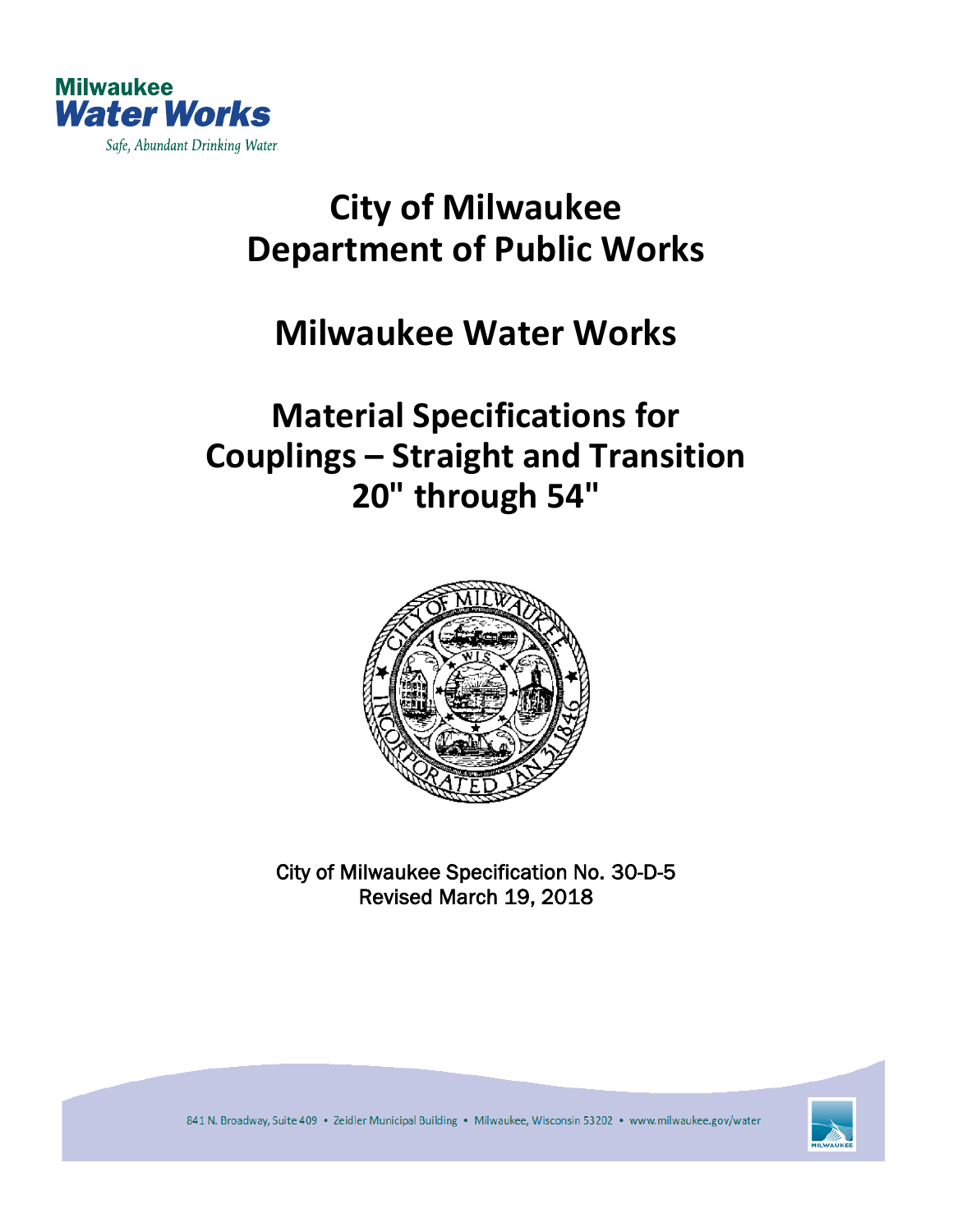**I.** GENERAL REQUIREMENTS: Vendors bidding through the Department of Administration - Business Operations Division, Procurement Services Section shall comply with the latest version of City of Milwaukee Specification No. 70b-D-7, except as modified herein. MATERIALS FURNISHED UNDER THIS SPECIFICATION SHALL COMPLY WITH AND BE CERTIFIED WITH THE PROVISIONS OF THE CITY OF MILWAUKEE ORDINANCE 310-18.9 AND THE AMERICAN IRON AND STEEL REQUIREMENT (AIS) OF THE DRINKING WATER STATE REVOLVING FUND (DWSRF).

### II. TECHNICAL REQUIREMENTS

- A. Description: Couplings as described herein consist of one (1) steel middle ring /sleeve, two (2) rubber compound wedge style gaskets, two (2) steel followers/flanges and stainless steel nuts and bolts. Straight couplings are to be used to connect equivalent diameter (outside) ductile iron or cast iron pipe. Transition couplings are to be used to connect equivalent diameter (inside) ductile iron pipe to cast iron pipe.
- B. Standards: All couplings shall conform to the latest revision of the following American Water Works Association Standards (AWWA):
	- 1. AWWA C219 Bolted, Sleeve-type Couplings for Plain-end Pipe
	- 2. AWWA C213 Fusion Bonded Epoxy Coating for the Interior and Exterior of Steel Water Pipelines

### C. Material:

- 1. Middle ring shall be made of carbon steel conforming to ASTM A36, A283C, A513, A635 or ASME SA675.
- 2. Rubber gaskets shall be virgin Nitrile (Buna-N) NSF 61 listed, unless otherwise noted.
- 3. Followers shall be made of carbon steel conforming to AISI C1020, C1012, or ASME SA36.
- 4. Bolts, nuts and washers used to join the followers and compress the rubber gaskets shall meet ASME B18.2.2, be a minimum of 5/8" diameter and made of 304 18-8 Stainless Steel. Nuts or bolts shall be coated with an anti-seizing material to prevent galling during tightening.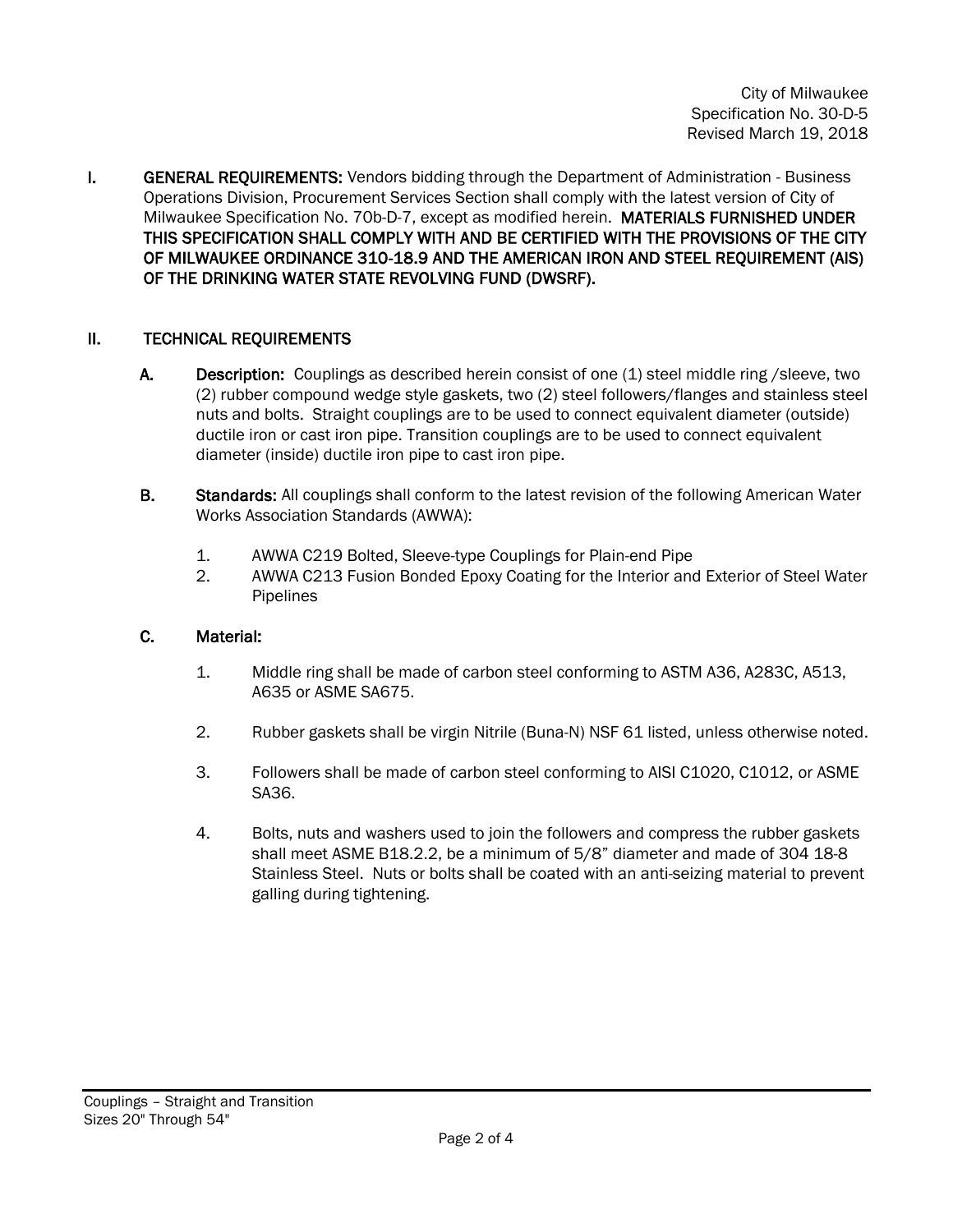City of Milwaukee Specification No. 30-D-5 Revised March 19, 2018

#### D. Design Features:

- 1. Nominal Sizes: The nominal water main sizes are 20", 24", 30", 36", 42", 48" and 54" diameter.
	- a. The straight couplings in each size shall be suitable to connect pipe having the following outside diameters. All dimensions are in inches:

| <b>Nominal Size</b> | O.D. of Class 55 D.I. Pipe <sup>1</sup> | O.D. of Pit Cast Pipe <sup>1</sup> |
|---------------------|-----------------------------------------|------------------------------------|
|                     |                                         |                                    |
| 20"                 | $21.60" + (-0.08)$                      |                                    |
| 24"                 | $25.80" +/-0.10$                        |                                    |
| 30"                 | $32.00" +/-0.10$                        |                                    |
| 36"                 | $38.30" +/-0.10$                        |                                    |
| 42"                 | $44.50"$ +/-0.12                        | 45.22" +0.12 / -0.24 **            |
| 48"                 | $50.80"$ +/-0.12                        | $51.52" + 0.12 / -0.24**$          |
| 54"                 | $57.56" +/-0.12$                        | $57.92" +0.12 / -0.24**$           |

b. The transition couplings in each size shall be suitable to transition from cast iron pipe (Class C) to ductile iron pipe having the following outside diameters. All dimensions are in inches:

| Nominal Size | O.D. of Pit Cast Pipe <sup>1</sup> | O.D. of Class 55 D.I. Pipe <sup>1</sup> |
|--------------|------------------------------------|-----------------------------------------|
|              |                                    |                                         |
| 20"          | $22.14" + 0.08 / -0.16**$          | $21.60"$ +/-0.08                        |
| 24"          | 26.42" +0.10 / -0.20**             | $25.80" +/-0.10$                        |
| 30"          | 32.50" +0.10 / -0.20**             | $32.00" +/-0.10$                        |
| 36"          | 38.80" +0.10 / -0.20**             | $38.30" +/-0.10$                        |
| 42"          | 45.22" +0.12 / -0.24**             | $44.50"$ +/-0.12                        |
| 48"          | $51.52" + 0.12 / -0.24**$          | $50.80"$ +/-0.12                        |
| Alt#1* - 54" | $57.92" + 0.12 / -0.24**$          | $57.10" + (-0.12)$                      |
| Alt#2* - 54" | $57.92" + 0.12 / -0.24**$          | $57.56" +/-0.12$                        |

 $*$  As of 6/16/2010, both 54" D.I. pipe sizes are currently in City pipe stock - Alt # to be specified in bid or purchase documents

\*\* Specified tolerance to be obtained by use of gaskets of differing thickness.

c. The middle ring shall have a minimum width of 12" for all sizes and in each size shall have the following minimum wall thickness. All dimensions are in inches: